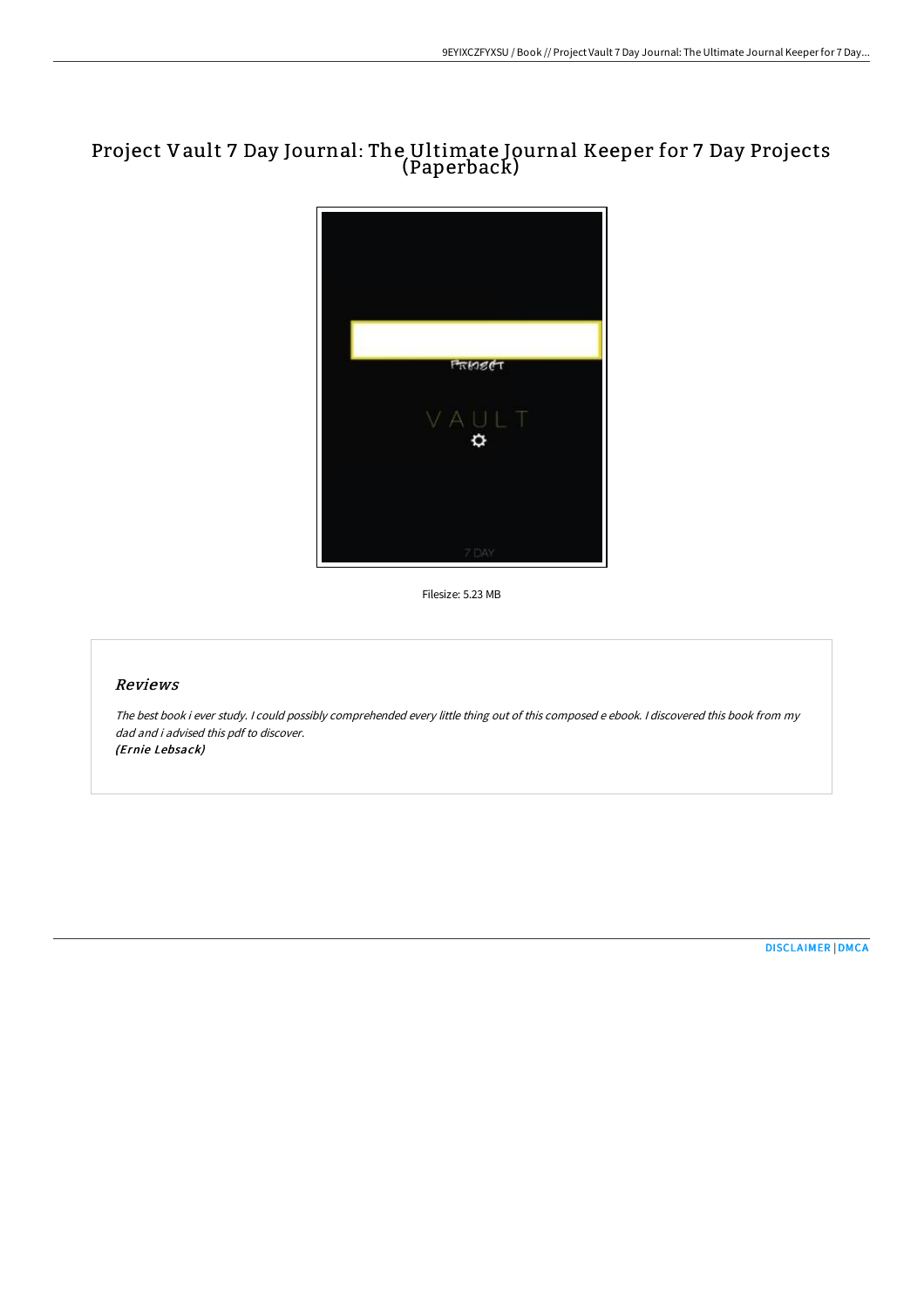## PROJECT VAULT 7 DAY JOURNAL: THE ULTIMATE JOURNAL KEEPER FOR 7 DAY PROJECTS (PAPERBACK)



To save Project Vault 7 Day Journal: The Ultimate Journal Keeper for 7 Day Projects (Paperback) eBook, make sure you follow the button below and download the document or get access to other information which are have conjunction with PROJECT VAULT 7 DAY JOURNAL: THE ULTIMATE JOURNAL KEEPER FOR 7 DAY PROJECTS (PAPERBACK) ebook.

Createspace Independent Publishing Platform, United States, 2016. Paperback. Condition: New. Language: English . Brand New Book \*\*\*\*\* Print on Demand \*\*\*\*\*.YOU FOUND IT. THE NEW PROJECT VAULT 7 DAY PROJECT JOURNAL! IF YOU WANT TO LEARN HOW TO USE THE PROJECT VAULT YOU CAN WATCH THESE VIDEOS ON YOUTUBE ===> OVERVIEW: // HOW TO USE DAILY TASK PAGES: // HOW TO USE PROJECT REVIEW PAGES: // What is a Project Vault, and how does it work? Well. Project Vaults can be used in 2 ways. 1. If you have a single project then you can use it as a day to day journal to track the progress of your project. 2. You can use the daily logs for different projects that you work on. Although we highly suggest that you use the 7 DAY or Monthly Project Vault if you want to track multiple projects with 1 journal in 1 week intervals - that is what the MONTHLY Project Vault is designed for. STEPS TO USING YOUR PROJECT VAULT. STEP 1 - Insert the main information about your project(s). STEP 2 - Insert highest priority of your project fill in any current project tasks. (update as needed). STEP 3 - Insert MILESTONES of your project, the ESTIMATED time, and the ACTUAL time when your project is completed. STEP 4 - Update with DAILY entries about your project using the Daily Logs (can write Task Name in grey title box). Answer 4 questions about the task/activity. STEP 5 - Close out the project with a Project Review when your project is completed. (Also gives you opportunity for feedback if any, reprioritization, commendation, and improvement). The Project Vault 7 DAY Journal is one of the best journal supplies you ll ever use! This journal keeper is specifically designed to force you to...

B Read Project Vault 7 Day Journal: The Ultimate Journal Keeper for 7 Day Projects [\(Paperback\)](http://techno-pub.tech/project-vault-7-day-journal-the-ultimate-journal.html) Online B Download PDF Project Vault 7 Day Journal: The Ultimate Journal Keeper for 7 Day Projects [\(Paperback\)](http://techno-pub.tech/project-vault-7-day-journal-the-ultimate-journal.html)